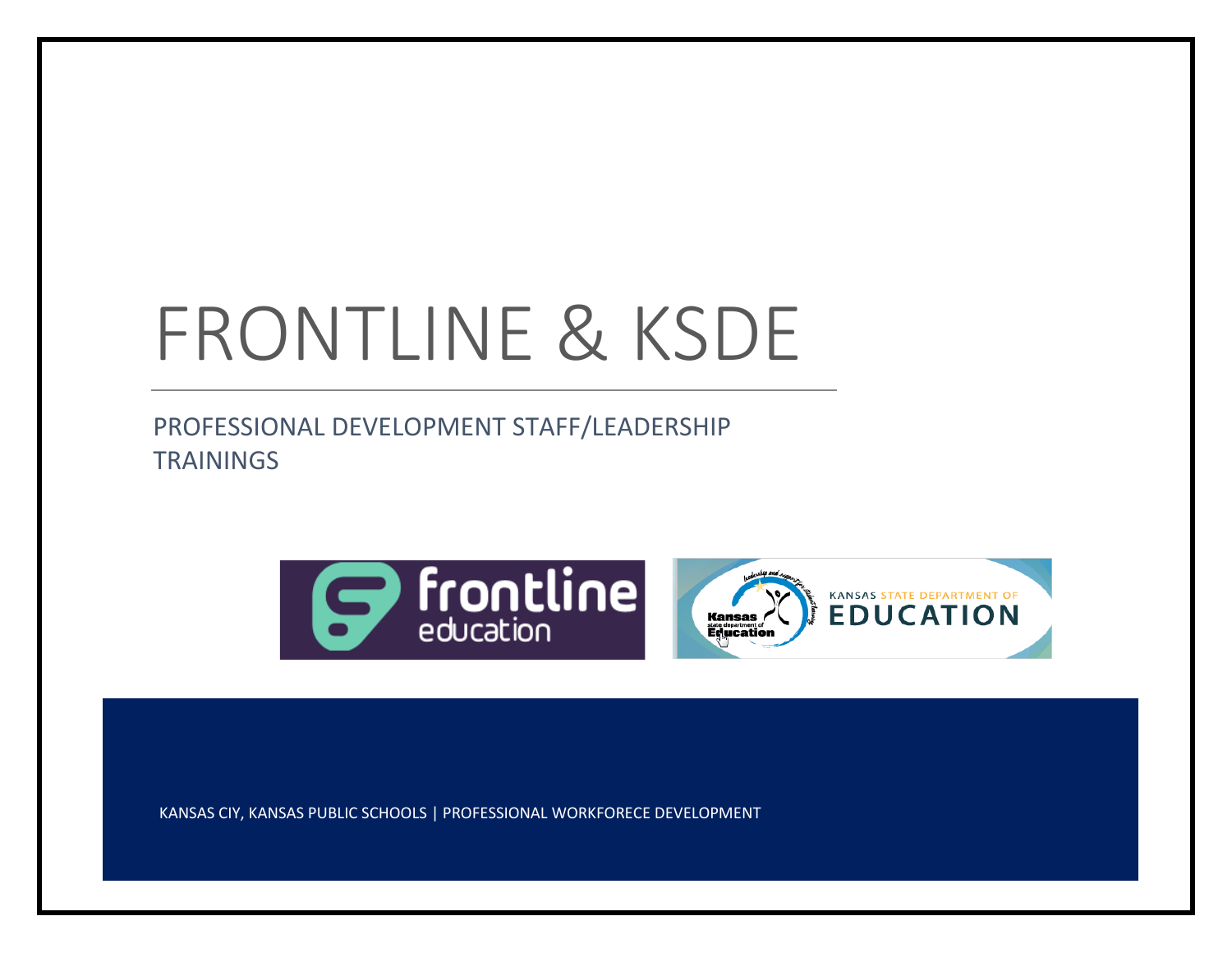**Course Description:** Bloodborne Pathogens for School Employees 2018-2019 **(Selected Staff)**

**Purpose:** Relicensure and Compliance

**Goals:** Mandatory Training

**Open/End Dates:** 11/20/2018 – 06/1/2019

**Duration:** 0.33 minutes

# **Course Description:**

Employees must be trained in methods to protect themselves, and in this case, their students, from the spread of bloodborne pathogens.

# **Additional Resources:**

- 1. [https://www.ksde.org/Agency/Division-of-Learning-Services/Student-Staff-Training/Student-Safety-and-Wellness/Bloodborne-](https://www.ksde.org/Agency/Division-of-Learning-Services/Student-Staff-Training/Student-Safety-and-Wellness/Bloodborne-Pathogens)**[Pathogens](https://www.ksde.org/Agency/Division-of-Learning-Services/Student-Staff-Training/Student-Safety-and-Wellness/Bloodborne-Pathogens)**
- 2. [https://www.osha.gov/OshDoc/data\\_BloodborneFacts/bbfact01.pdf](https://www.osha.gov/OshDoc/data_BloodborneFacts/bbfact01.pdf)
- 3. <https://www.youtube.com/watch?v=6sEMCmXa24o>

**Course Name:** Bully Prevention 2018-2019 **(All Staff & Students)**

**Purpose:** Compliance **Goals:** Mandatory Training **Open/End Dates:** 11/20/2018 – 06/1/2019 **Duration:** 0.67 minutes

## **Course Description:**

Schools need to be safe places where students can learn. In many states school districts are required to develop and implement bullying prevention policies. This course gives you tips for recognizing, preventing, handling, and reporting bullying behaviors. Learn to identify bullying behavior, the characteristics of victims and aggressors, where bullying is more likely to occur, and how to create an anti-bullying environment.

# **Additional Resources:**

- 1. [https://www.ksde.org/Agency/Division-of-Learning-Services/Student-Staff-Training/Prevention-and-Responsive-Culture/Bullying-](https://www.ksde.org/Agency/Division-of-Learning-Services/Student-Staff-Training/Prevention-and-Responsive-Culture/Bullying-Awareness-and-Prevention)[Awareness-and-Prevention](https://www.ksde.org/Agency/Division-of-Learning-Services/Student-Staff-Training/Prevention-and-Responsive-Culture/Bullying-Awareness-and-Prevention)
- 2. <https://ksdetasn.s3.amazonaws.com/uploads/resource/upload/397/bullying.pdf>
- 3. [https://www.crisisprevention.com/CPI/media/Media/download/PDF\\_SBRG.pdf](https://www.crisisprevention.com/CPI/media/Media/download/PDF_SBRG.pdf)
- 4. <https://community.ksde.org/Default.aspx?tabid=3878>
- 5. <https://www.ksdetasn.org/resources/470>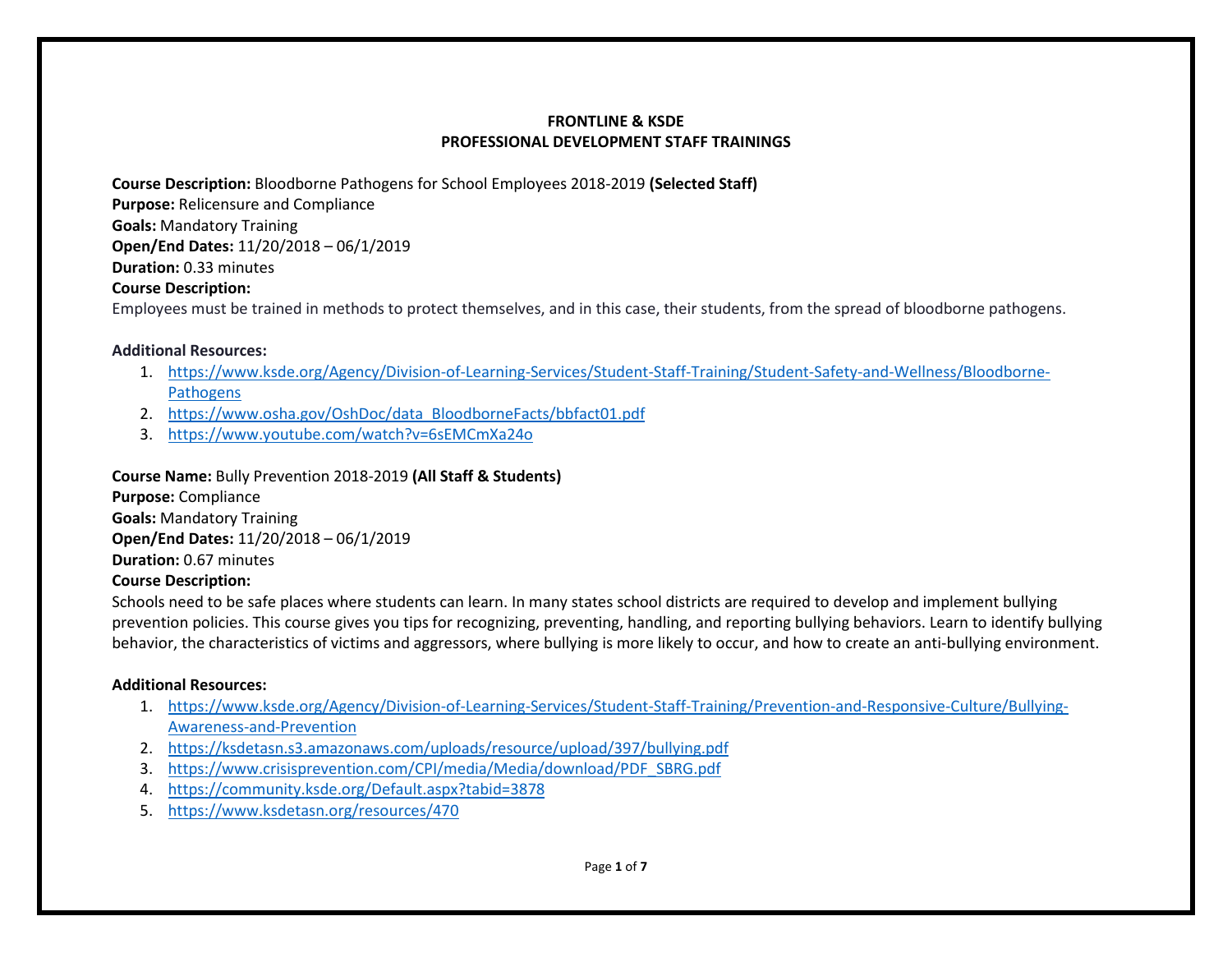**Course Description:** Bus Behavior and Discipline **(Selected Staff) Purpose:** Relicensure and Compliance **Goals:** Mandatory Training **Open/End Dates:** 11/20/2018 – 06/1/2019 **Duration:** 0.33 minutes

#### **Course Description:**

Managing student behavior is every bit as important for the school bus driver as it is for a classroom teacher. In fact, due to the safety concerns associated with being in transit, it may be even more so! This course covers the basics of maintaining discipline for bus drivers.

## **Additional Resource:**

1. <https://www.ksde.org/Agency/Fiscal-and-Administrative-Services/School-Finance/School-Bus-Safety>

**Course Description:** Child Safety Restraint Systems **(Selected Staff) Purpose:** Relicensure and Compliance **Goals:** Mandatory Training **Open/End Dates:** 11/20/2018 – 06/1/2019 **Duration:** 0.33 minutes **Course Description:**

Children with special health care needs to require access to proper resources for safe transportation. School bus drivers and attendants are responsible for ensuring special needs students' safety and comfort, and must understand correct use of child safety restraint systems during transportation on the school bus.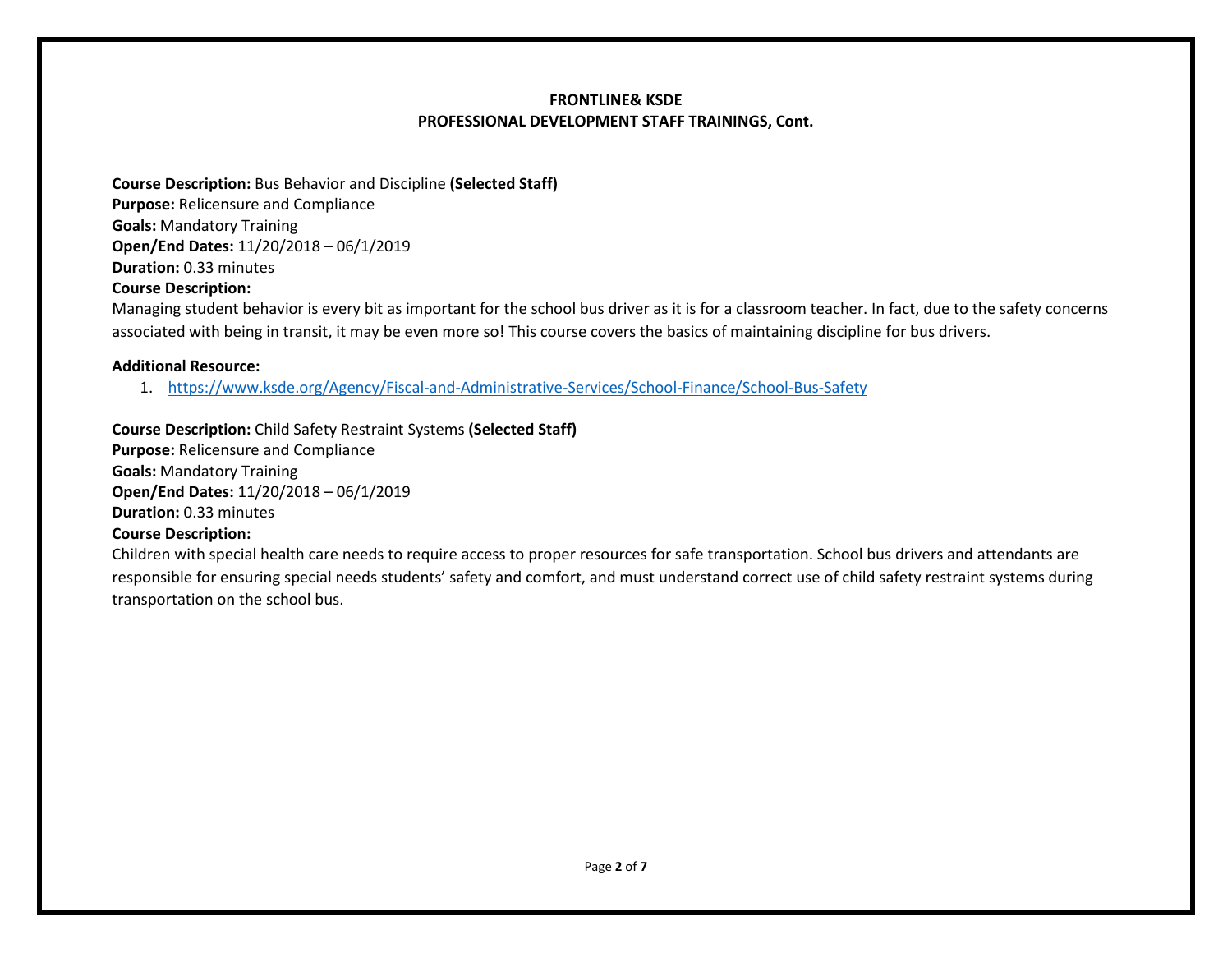**Course Name:** Harassment Awareness - 2018-2019 **(All Staff & Students) Purpose:** Compliance **Goals:** Mandatory Training **Open/End Dates:** 11/20/2018 – 06/1/2019 **Duration:** 0.50 minutes

#### **Course Description:**

Harassment is a form of bullying with a legal definition. In order to maintain a safe learning environment for students, teachers, and other staff, it is important to understand exactly what constitutes harassment, how to prevent it, and the responsibility to report it.

#### **Additional Resources:**

- 1. [https://www.ksde.org/Agency/Division-of-Learning-Services/Student-Staff-Training/Prevention-and-Responsive-Culture/Sexual-](https://www.ksde.org/Agency/Division-of-Learning-Services/Student-Staff-Training/Prevention-and-Responsive-Culture/Sexual-Harassment-Title-IX)[Harassment-Title-IX](https://www.ksde.org/Agency/Division-of-Learning-Services/Student-Staff-Training/Prevention-and-Responsive-Culture/Sexual-Harassment-Title-IX)
- 2. <http://www.da.ks.gov/ps/training/lectora%20harassment-2/>
- 3. <http://www.khrc.net/pdf/Harassment%20and%20Reasonable%20Care.pdf>
- 4. <https://www.dol.gov/oasam/programs/crc/2011-workplace-harassment.htm>

**Course Name:** McKinney-Vento Homeless Education Assistance Act **(All Staff)**

**Purpose:** Compliance **Goals:** Mandatory Training **Open/End Dates:** 11/20/2018 – 06/1/2019

**Duration:** 0.33 minutes

## **Course Description:**

The McKinney-Vento Homeless Education Assistance Act is a federal law designed to give homeless students a fair shot at education. The act requires local education agencies to designate a local liaison to ensure homeless children and youth receive the services they need.

## **Additional Resources:**

- 1. [https://www.ksde.org/Agency/Division-of-Learning-Services/Student-Staff-Training/Prevention-and-Responsive-Culture/Education-for](https://www.ksde.org/Agency/Division-of-Learning-Services/Student-Staff-Training/Prevention-and-Responsive-Culture/Education-for-the-Homeless-Title-IX)[the-Homeless-Title-IX](https://www.ksde.org/Agency/Division-of-Learning-Services/Student-Staff-Training/Prevention-and-Responsive-Culture/Education-for-the-Homeless-Title-IX)
- 2. <https://www.ksde.org/Portals/0/ECSETS/FactSheets/FactSheet-Homeless.pdf>
- 3. [https://www.ksde.org/Agency/Division-of-Learning-Services/Special-Education-and-Title-Services/Title-Services/Educating-Homeless-](https://www.ksde.org/Agency/Division-of-Learning-Services/Special-Education-and-Title-Services/Title-Services/Educating-Homeless-Children-and-Youth)[Children-and-Youth](https://www.ksde.org/Agency/Division-of-Learning-Services/Special-Education-and-Title-Services/Title-Services/Educating-Homeless-Children-and-Youth)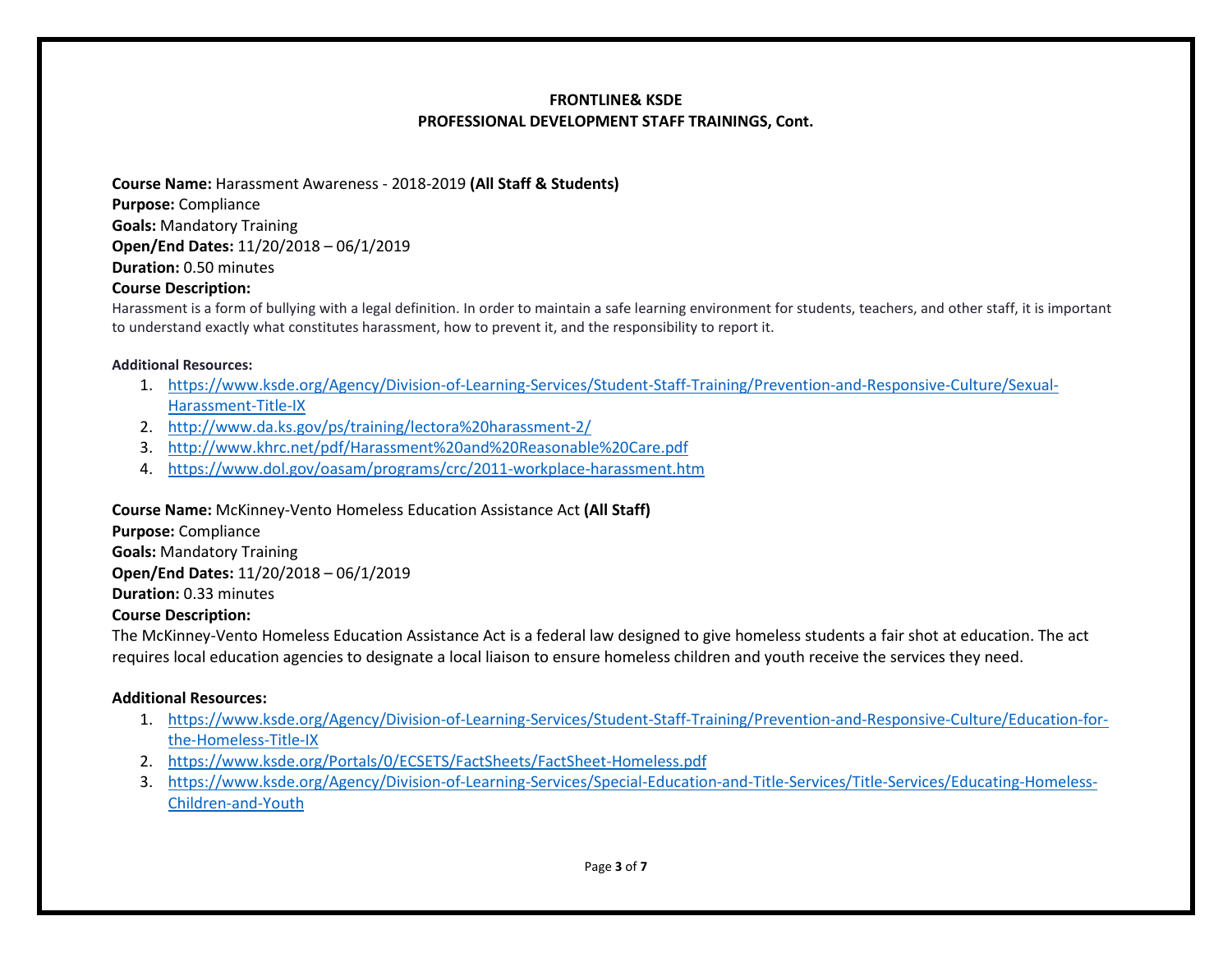**Course Name:** MI Seclusion and Restraint – 2018-2019 **(Selected Staff) Purpose:** Compliance **Goals:** Mandatory Training **Open/End Dates:** 11/20/2018 – 06/1/2019 **Duration:** 0.75 minutes

## **Course Description:**

Nationally thousands of students have been subjected to seclusion and restraint practices at school. This was the conclusion of the Government Accountability Office (GAO) in May 2009 when it testified before the House of Representatives. A 20-year review conducted by the GAO found hundreds of students' injured, and at least 20 deaths resulting from improper use of restraint. In March 2017, the State of Michigan approved policies for the emergency use of seclusion and restraint in schools, which includes adoption of Positive Behavior Interventions and Supports (PBIS).

#### **Additional Resources:**

- 1. [https://www.ksde.org/Agency/Division-of-Learning-Services/Student-Staff-Training/Prevention-and-Responsive-Culture/Emergency-](https://www.ksde.org/Agency/Division-of-Learning-Services/Student-Staff-Training/Prevention-and-Responsive-Culture/Emergency-Safety-Interventions-ESI)[Safety-Interventions-ESI](https://www.ksde.org/Agency/Division-of-Learning-Services/Student-Staff-Training/Prevention-and-Responsive-Culture/Emergency-Safety-Interventions-ESI)
- 2. <https://ksdetasn.org/resources/1463>
- 3. <https://ksdetasn.org/resources/1464>
- 4. [https://www.ksde.org/Agency/Fiscal-and-Administrative-Services/School-Finance/School-Bus-Safety/Resources-for-Positive-Behavior-](https://www.ksde.org/Agency/Fiscal-and-Administrative-Services/School-Finance/School-Bus-Safety/Resources-for-Positive-Behavior-Safety-Intervention-Support)[Safety-Intervention-Support](https://www.ksde.org/Agency/Fiscal-and-Administrative-Services/School-Finance/School-Bus-Safety/Resources-for-Positive-Behavior-Safety-Intervention-Support)
- 5. <https://ksdetasn.org/resources/411>
- 6. [https://ksdetasn.org/search/resources?utf8=%E2%9C%93&q%5Bcached\\_searchable\\_data\\_cont%5D=De](https://ksdetasn.org/search/resources?utf8=%E2%9C%93&q%5Bcached_searchable_data_cont%5D=De-escalation+modules&commit=SEARCH&q%5Bresource_types_resources_resource_type_id_eq_any%5D%5B%5D=&q%5Baudience_list_cont_any%5D%5B%5D=&q%5Btopic_list_cont_any%5D%5B%5D=&q%5Bstudent_age_list_cont_any%5D%5B%5D=&q%5Bprovider_id_eq_any%5D%5B%5D)[escalation+modules&commit=SEARCH&q%5Bresource\\_types\\_resources\\_resource\\_type\\_id\\_eq\\_any%5D%5B%5D=&q%5Baudience\\_list\\_c](https://ksdetasn.org/search/resources?utf8=%E2%9C%93&q%5Bcached_searchable_data_cont%5D=De-escalation+modules&commit=SEARCH&q%5Bresource_types_resources_resource_type_id_eq_any%5D%5B%5D=&q%5Baudience_list_cont_any%5D%5B%5D=&q%5Btopic_list_cont_any%5D%5B%5D=&q%5Bstudent_age_list_cont_any%5D%5B%5D=&q%5Bprovider_id_eq_any%5D%5B%5D) [ont\\_any%5D%5B%5D=&q%5Btopic\\_list\\_cont\\_any%5D%5B%5D=&q%5Bstudent\\_age\\_list\\_cont\\_any%5D%5B%5D=&q%5Bprovider\\_id\\_eq](https://ksdetasn.org/search/resources?utf8=%E2%9C%93&q%5Bcached_searchable_data_cont%5D=De-escalation+modules&commit=SEARCH&q%5Bresource_types_resources_resource_type_id_eq_any%5D%5B%5D=&q%5Baudience_list_cont_any%5D%5B%5D=&q%5Btopic_list_cont_any%5D%5B%5D=&q%5Bstudent_age_list_cont_any%5D%5B%5D=&q%5Bprovider_id_eq_any%5D%5B%5D) [\\_any%5D%5B%5D](https://ksdetasn.org/search/resources?utf8=%E2%9C%93&q%5Bcached_searchable_data_cont%5D=De-escalation+modules&commit=SEARCH&q%5Bresource_types_resources_resource_type_id_eq_any%5D%5B%5D=&q%5Baudience_list_cont_any%5D%5B%5D=&q%5Btopic_list_cont_any%5D%5B%5D=&q%5Bstudent_age_list_cont_any%5D%5B%5D=&q%5Bprovider_id_eq_any%5D%5B%5D)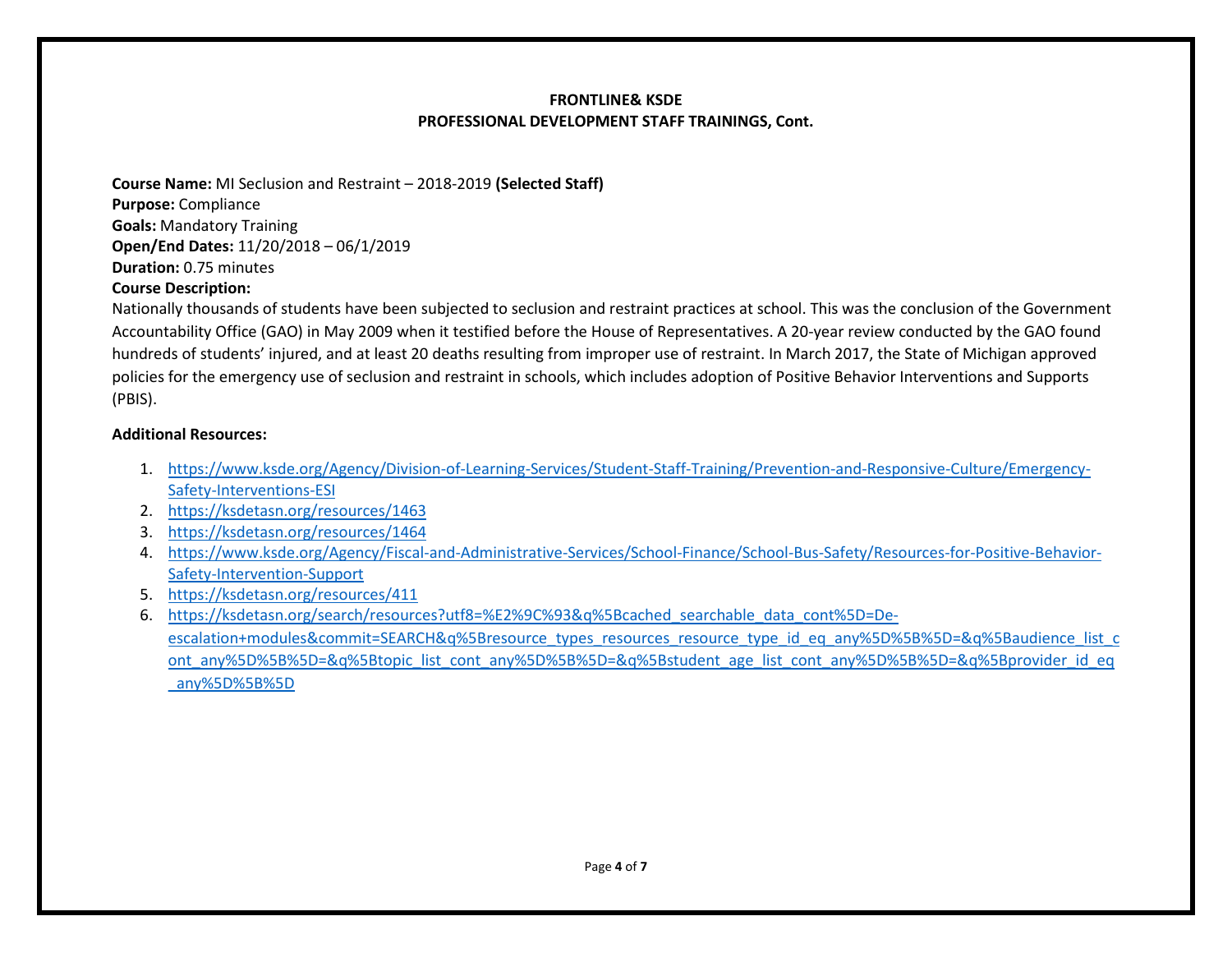**Course Name:** Suicide Prevention - 2017-2018 **(All Staff)** Purpose: Compliance Goals: Mandatory Training Open/End Dates: 11/20/2018 – 06/1/2019 Duration: 33 minutes

## **Course Description:**

Caring authority figures play an important role in helping students who are at-risk for engaging in behaviors that are harmful to themselves, including suicide. Educators, administrators, and school-based employees who raise their awareness can help to intervene and provide muchneeded support to students who are contemplating suicide. This course raises awareness and covers best practices for reporting a student who you believe may be considering suicide.

#### **Additional Resources:**

- 1. [https://www.ksde.org/Agency/Division-of-Learning-Services/Student-Staff-Training/Prevention-and-Responsive-Culture/Suicide-](https://www.ksde.org/Agency/Division-of-Learning-Services/Student-Staff-Training/Prevention-and-Responsive-Culture/Suicide-Awareness-and-Prevention)[Awareness-and-Prevention](https://www.ksde.org/Agency/Division-of-Learning-Services/Student-Staff-Training/Prevention-and-Responsive-Culture/Suicide-Awareness-and-Prevention)
- 2. <https://www.ksdetasn.org/resources/1827>
- 3. <http://www.sprc.org/about-suicide>
- 4. <http://www.sprc.org/sites/default/files/resource-program/AfteraSuicideToolkitforSchools.pdf>

## **Course Name:** Supervisor Sexual Harassment Training **(All Staff)**

**Purpose:** Compliance **Goals:** Mandatory Training **Open/End Dates:** 11/20/2019 – 06/1/2019 **Duration:** 0.50 minutes

## **Course Description:**

Sexual harassment is an illegal form of discriminatory or hostile behavior in the workplace. The laws of both California and the United States address sexual harassment and clearly state that it will not be tolerated and that employers must take steps to prevent it from occurring.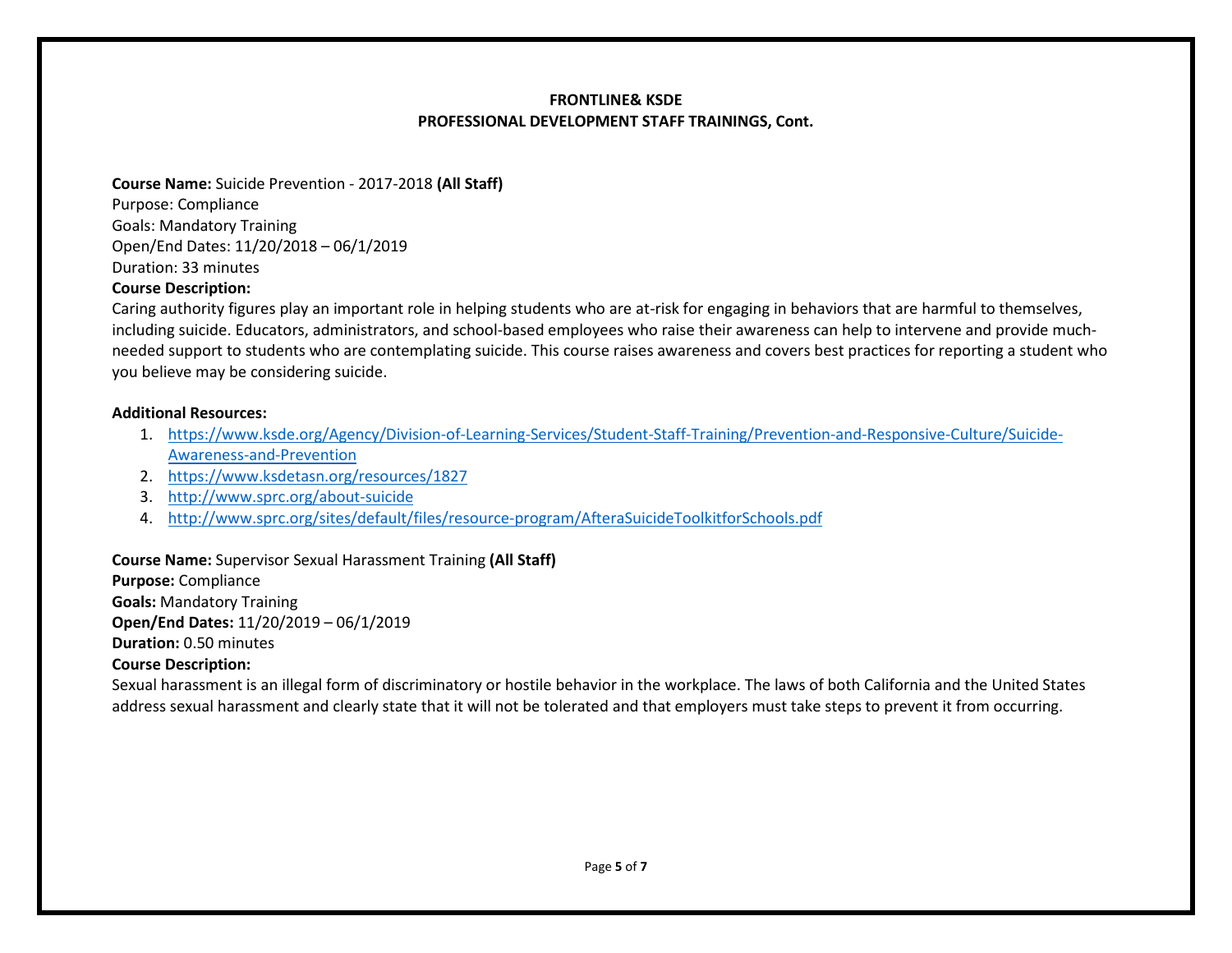**Course Description:** Social Networking- 2018-2019 **(Selected Staff) Purpose:** Relicensure and Compliance **Goals:** Mandatory Training **Open/End Dates:** 11/20/2018 – 06/1/2019 **Duration:** 0.33 minutes **Course Description:**

Social networking can be an excellent opportunity to interact with other teaching professionals, however there are pitfalls to be aware of when engaging in social media. This course guides educators on the dos and don'ts of social networking, explain how to "brand" yourself, and offers real-life examples of teacher who got into trouble using social media.

#### **Course Description:** Transportation Safety **(Selected Staff)**

**Purpose:** Relicensure and Compliance **Goals:** Mandatory Training **Open/End Dates:** 11/20/2018 – 06/1/2019 **Duration:** 0.33 minutes

#### **Course Description:**

Transportation safety drivers and other transportation professionals must follow all necessary safety protocols to protect the students is their care.